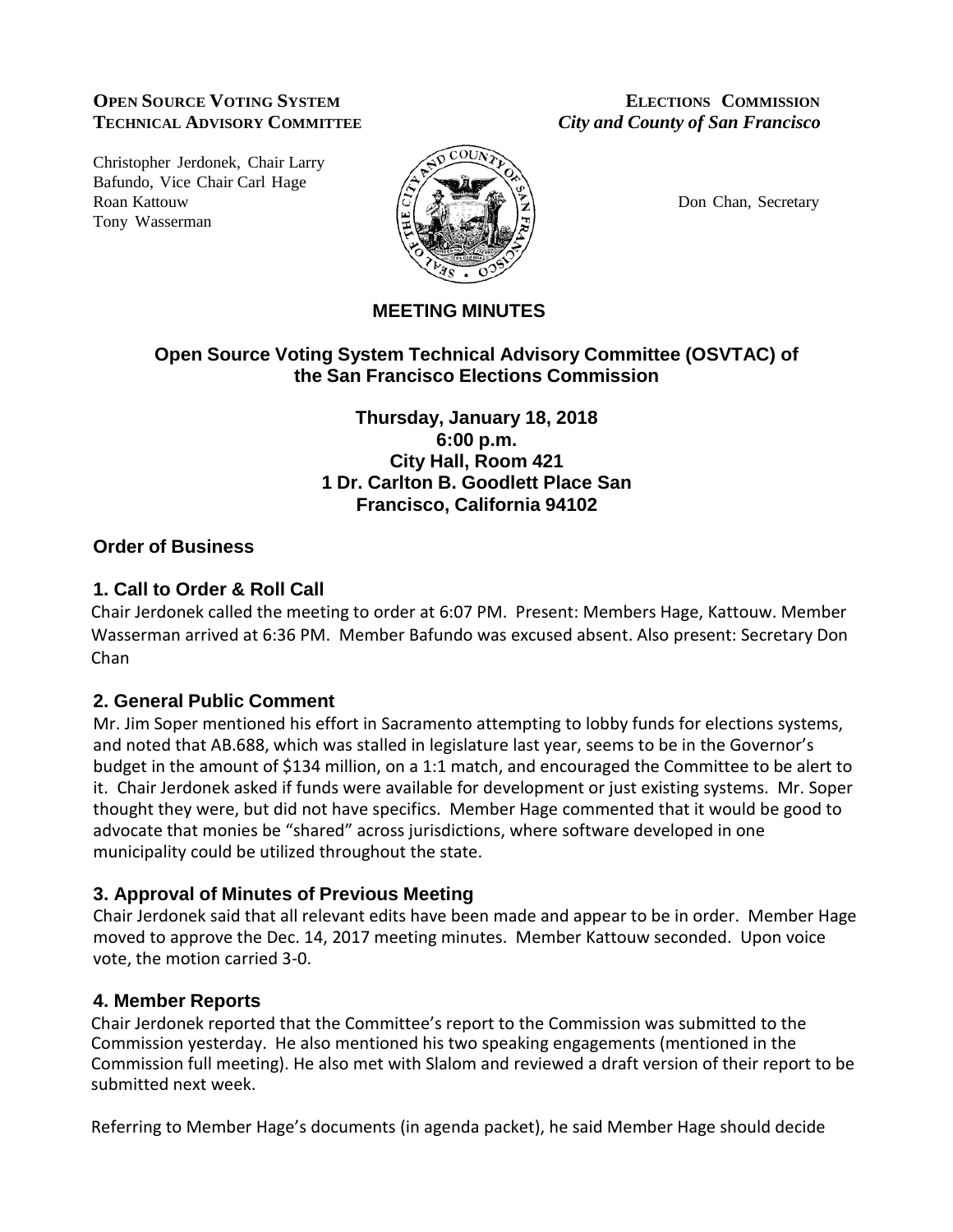which sections of the Committee's document those patches belong. He noted one addressed the glossary, but others relate to different sections. These can be discussed in the appropriate agenda items.

Member Hage noted that one link he provided comes from the Secretary of State's office, is a digest of all relevant election laws that voting officials need to know. It is California Code and copyrighted but sold to a private printer so has to be bought from the printer.

Member Kattouw reported that his proposal for LibrePlanet has been accepted so he will be speaking at that event. He also read the SF Poll worker handbook, which was very informative.

Public Comment None

### **5. Administration**

Chair Jerdonek asked if the Committee has a scheduled meeting for the next month, and Secretary Chan said that the Committee is confirmed for the  $2^{nd}$  Thursday of each month from February through December.

Member Kattouw said he was available to attend the Commission meeting for Feb 21.

Chair Jerdonek reported that he made the changes to the Committee's website as discussed in previous meetings, where changes will be annotated as "edited at (this) meeting". The repository that houses the source files for recommendations was separated out into repository for the code for building those files and one for storing the build files. This will simplify the management of those files.

Member Hage attempted to build the site using the documentation and encountered issues. There was a short discussion on what could be done to make it easier to implement a build. Chair Jerdonek said he would write it up and Member Hage can try it out.

The discussion moved to the question of how much you should rely on system installed versions of OS vs more recent code that is open source, and compatibility issues that can arise from it.

Member Hage gave an example of Open Count where it needs the developer's version to be installed. Chair Jerdonek said he'll do the build script so that Python 3.5 can be used. He also mentioned that he put up the members' bios on the website.

## **6. Project Background and Terminology**

Discussions on Items #6 through #9 are based on documents submitted by Member Hage (see agenda packet). The glossary includes definitions of terms copied from the California Code (didn't know what copyright status it is, but he can either quote it directly--with annotation-- or add a link to it). He felt it was desirable to have the same definitions as the Secretary of State (e.g. paper cast vote record, ballot card, voter verified paper audit trail).

Member Wasserman arrived at 6:36 PM.

It was felt Member Hage should make a quote with attribution, Sec 3.4.4 bottom page 1, Member Hage added in "other open source voting projects", T-Vote, and Vote Box. He put in link to "low error voting interface" (used by Prime III).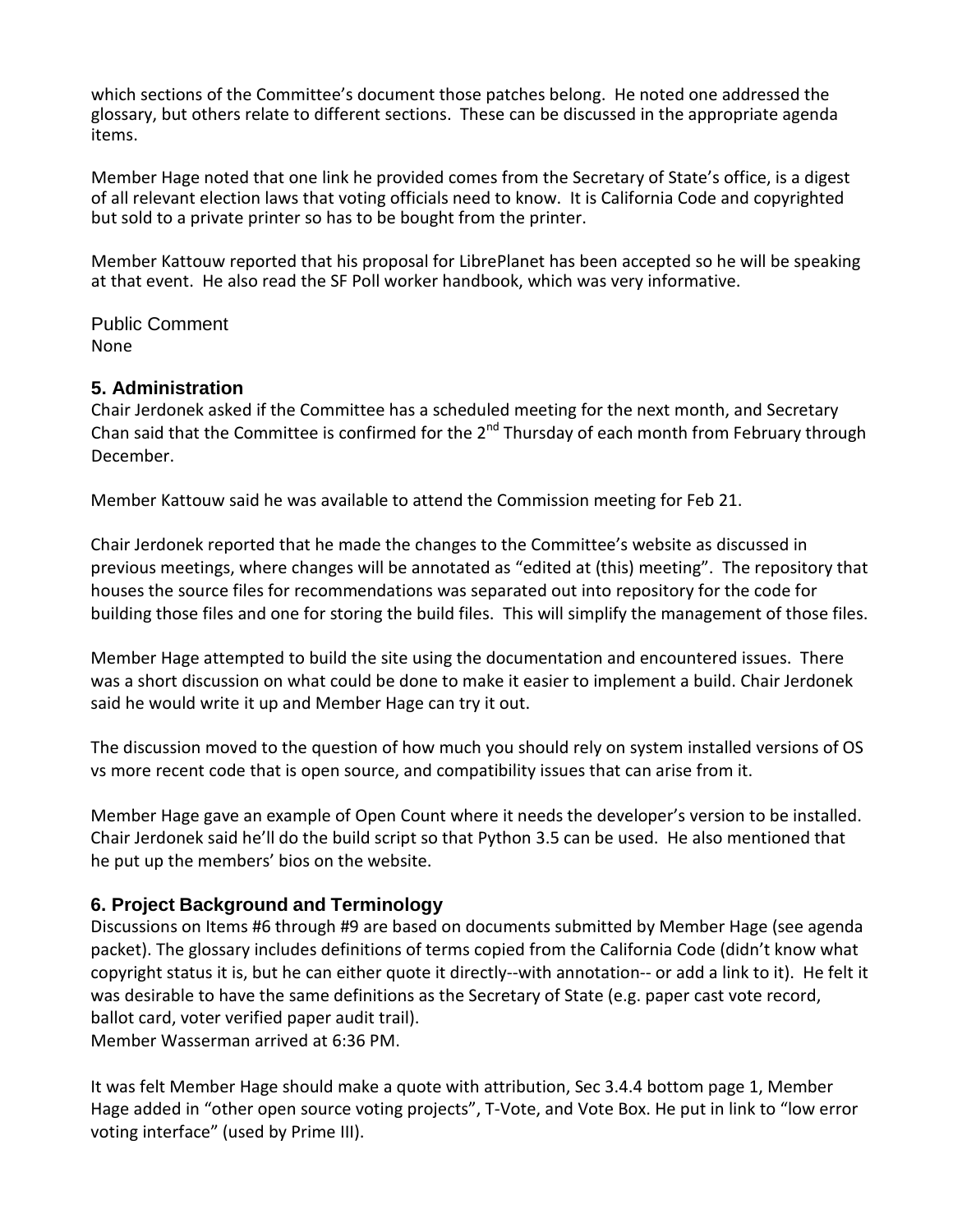Member Kattouw moved to accept the changes proposed by Member Hage. Chair Jerdonek seconded. Upon voice vote, the motion carried 4-0.

Member Hage mentioned two things he's working on: putting Prime III on the website. He'll send an email to Chair Jerdonek and wait for clarification from the City Attorney regarding running it. He also was going to test out Open Count (but there are some issues that need to be dealt with to get it working).

Public Comment None.

## **7. Project Management and Procurement**

(Member Wasserman mentioned that he might attend the US Digital Service presentation at Stanford tomorrow morning.) He then explained that his document (in agenda packet) was not intended to be complete and detailed, just major points. Member Hage asked if an elections department could be a user story. There was a discussion and suggestion that a description of Agile be added in the background section.

Member Kattouw felt the language in the document implied that each of the situations was appropriate for a sprint, but he thought they would be too large for that. He offered, "The implementation team would typically break down each user story into smaller stories as needed and handle one of those in a sprint."

The term for a registered voter voting remotely was further clarified. There was a discussion regarding making examples more specific vs general categories. Chair Jerdonek suggested "for each of the situations representing voter, Department staff, and other activities."

Chair Jerdonek suggested terminology for Vote Centers (or early voting stations).

These changes would be put in Project Management right after "…the Department should align itself with other efforts within the City to use Agile procurement..." Member Hage moved to approve Member Wasserman's suggestions, with amendments from the discussion. Member Kattouw seconded. Upon voice vote, the motion carried 4-0.

After the vote, there was a discussion regarding Agile in government. Member Wasserman mentioned two examples of government using Agile in project management, but did not know of ones where it was used in procurement. He asked if that was something the committee should address. Chair Jerdonek felt it was. The committee is still awaiting materials from Jesse Posilkin. Member Wasserman will reach out to a couple of former USDS employees to see if he can get any more information on Agile in procurement.

#### Public Comment

Mr. Jim Soper said he would be cautious of the definition of the term mobile accessible voter.

## **8. Equipment Decisions and Implementation Plan**

Member Hage noted changes to document "CH181701" on page 4, as discussed in a previous meeting. He explicitly specified audit support, (e.g. Colorado RLA) and ballot batch management (what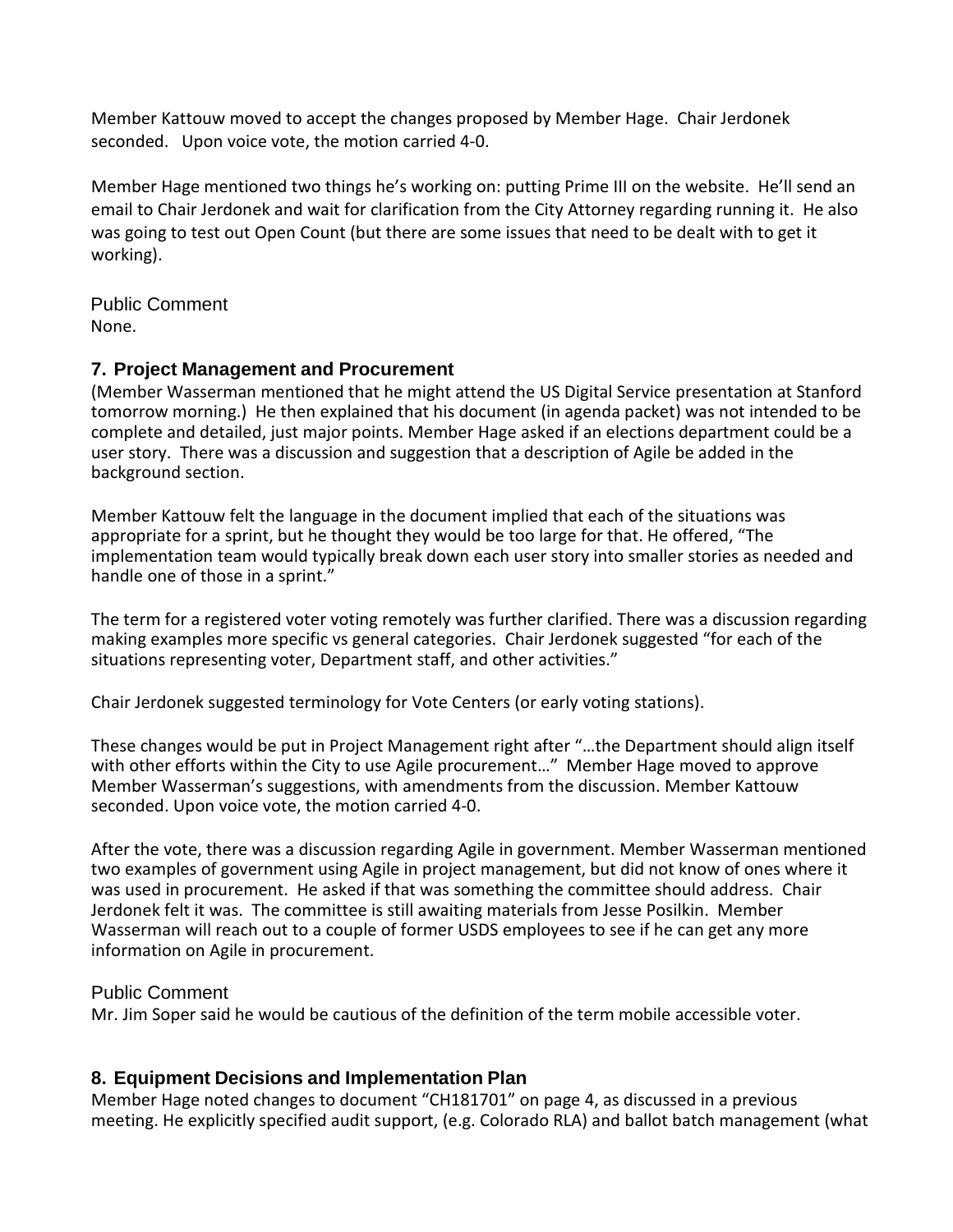process to use in scanning and safekeeping the ballots in an audit).

Member Wasserman proposed to use the term "device" as a more general term that would include many forms of computing devices that essentially are computers (eg, tablet, smart phone that can perform computing functions). This could be added to the glossary as well.

Continuing, Member Hage mentioned two things a ballot picture interpreter should be able to do be able to (identify the base printing and watermark, take it out so that any other marks can be identified and also output ambiguous and extraneous marks and highlight ballots needing adjudication). On another point, he said that when producing a result there should also be a computer readable version.

Chair Jerdonek raised the question of how this component (auditing system) needs to interface with the other components of the election system.

Member Kattouw commented on "audit support software" that randomly generated numbers usually involve a dice roll. To be more general, use the term "save manually generated random input (e.g. dice roll) for precinct or ballot selection."

Member Wasserman asked if there were standards (one output format that would fit multiple municipalities' needs). Member Hage said that there was no one set of standards but output would be pretty close to what is needed.

Chair Jerdonek pointed to p.5 two fifths the way down where it says "… [or] to support home printed remote accessible…" and suggested replacing [or] with [as well as], or [and possibly]. There was a short discussion regarding whether the remote accessible vote needs to be automatically scan-able.

#### Public Comment

Mr. Jim Soper said, regarding random selection of precincts for an audit, there is not enough attention paid to chain of custody.

Member Hage replied that he had addressed that issue (but not in great detail) in his section on ballot batch management. There were comments on the committee that what Member Hage had written regarding audits were for one type of audit, and that there are several types, so that it was not desirable to have all audits be going through a single software component. A short discussion ensued about the processes used in an audit.

Chair Jerdonek suggested "Ballot tabulation audit support" instead of just "audit support" for this section. At the end of the description paragraph, state "more general types of audits like auditing the chain of custody is outside the scope of this component." Member Kattouw moved to approve the changes. Member Wasserman seconded. Upon voice vote, the motion carried 4-0.

Regarding his other document, Member Hage took key decisions and broke them into sets of individual questions with pros & cons. He took out some blocks that Chair Jerdonek had written and put them into individual choices, e.g., "Will Voting Centers be used for early or election day voting." "Should precinct, polling and vote centers use the same paper ballot as vote by mail?" He read the rest of the "headers" in his document.

Chair Jerdonek referred to the statement 5.3.1.3 regarding voting machines in polling places being used by all or just select individuals, and said to be careful how it is phrased since all voters are entitled to use the machines if they so choose (the Commission passed a resolution making it a requirement to let all voters know of this). There was a discussion regarding the use of that vs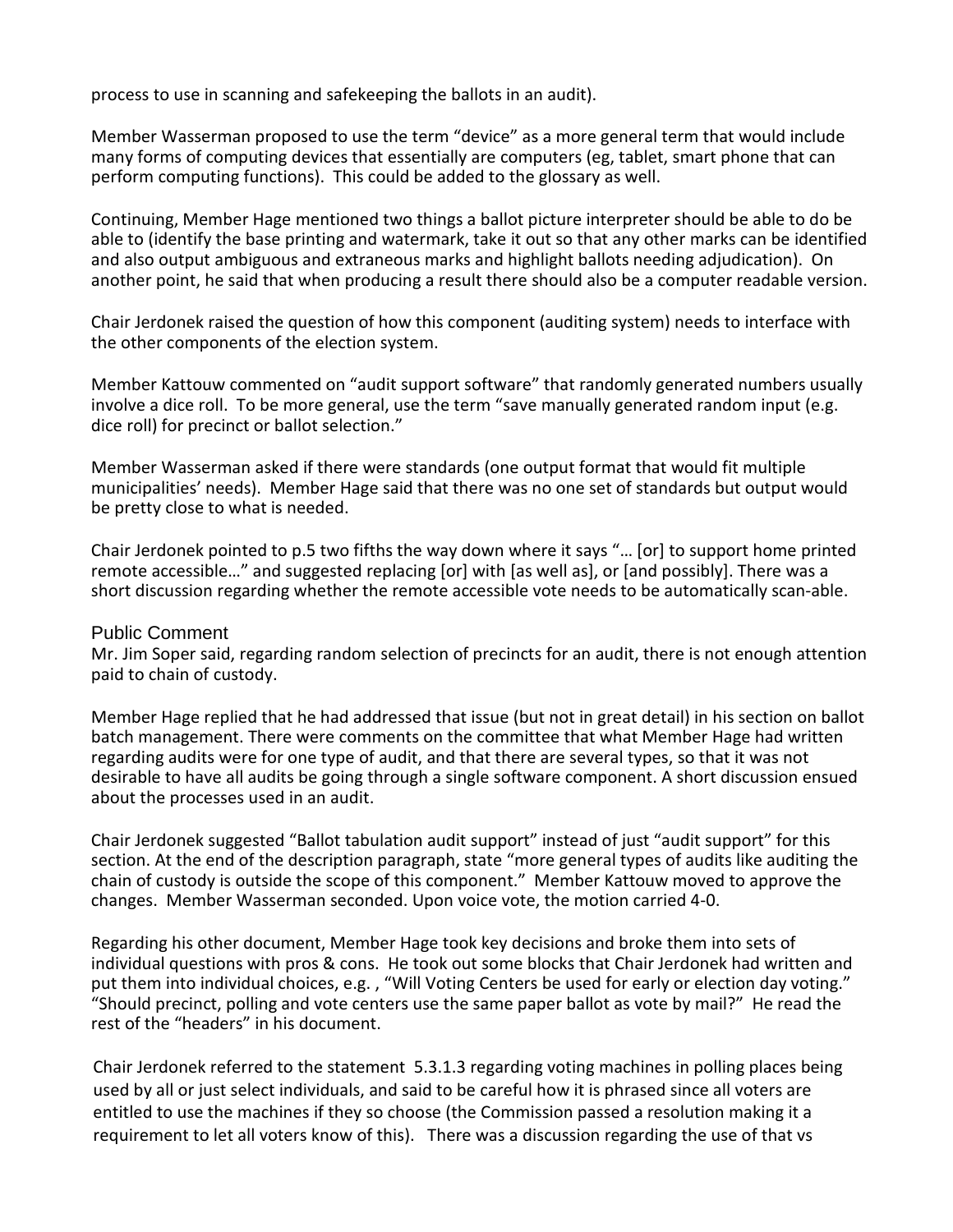machine produced ballots and which would be the primary path used. The central question was whether people would be allowed to hand mark their ballots or not. They also discussed the different character of printers (imprinter) at the polling place and how ballots are produced and dealt with. Member Wasserman raised the topic of scanning technology and what the committee wants to say about it.

Member Hage had to leave at 8:00 PM. It was decided to postpone action on this topic till a full committee was present.

### Public Comment

Mr. Jim Soper said that the vote center rules say that everyone gets vote by mail ballots. [His other comments were not clearly audible]

# **9. Committee Recommendations**

Chair Jerdonek said it would be worth getting commitments to flush more things out. Member Kattouw said he would find what he had looked at before to bring forth next time. Chair Jerdonek said that the topic of open hardware and secure boots and signing software have been discussion topics that need fuller work on.

Member Wasserman asked how expansive did the committee want to get on open source; how far in making recommendations: e.g. Recommending making daily builds available. He commented that there could be discussion regarding keeping the code being developed under wraps until completed and then revealed vs. having it publicly open throughout the development process.

Chair Jerdonek commented that there hasn't been much said about what the City should do for interaction with the community and the software, e.g. how they could help in using and testing the software.

Public Comment None

## **10. Topics for future discussion**

Slalom's report Suggestions on the budget process Invite Slalom to report/discuss Organize a panel discussion with government officials

No further business, the meeting was adjourned at 8:18 PM.